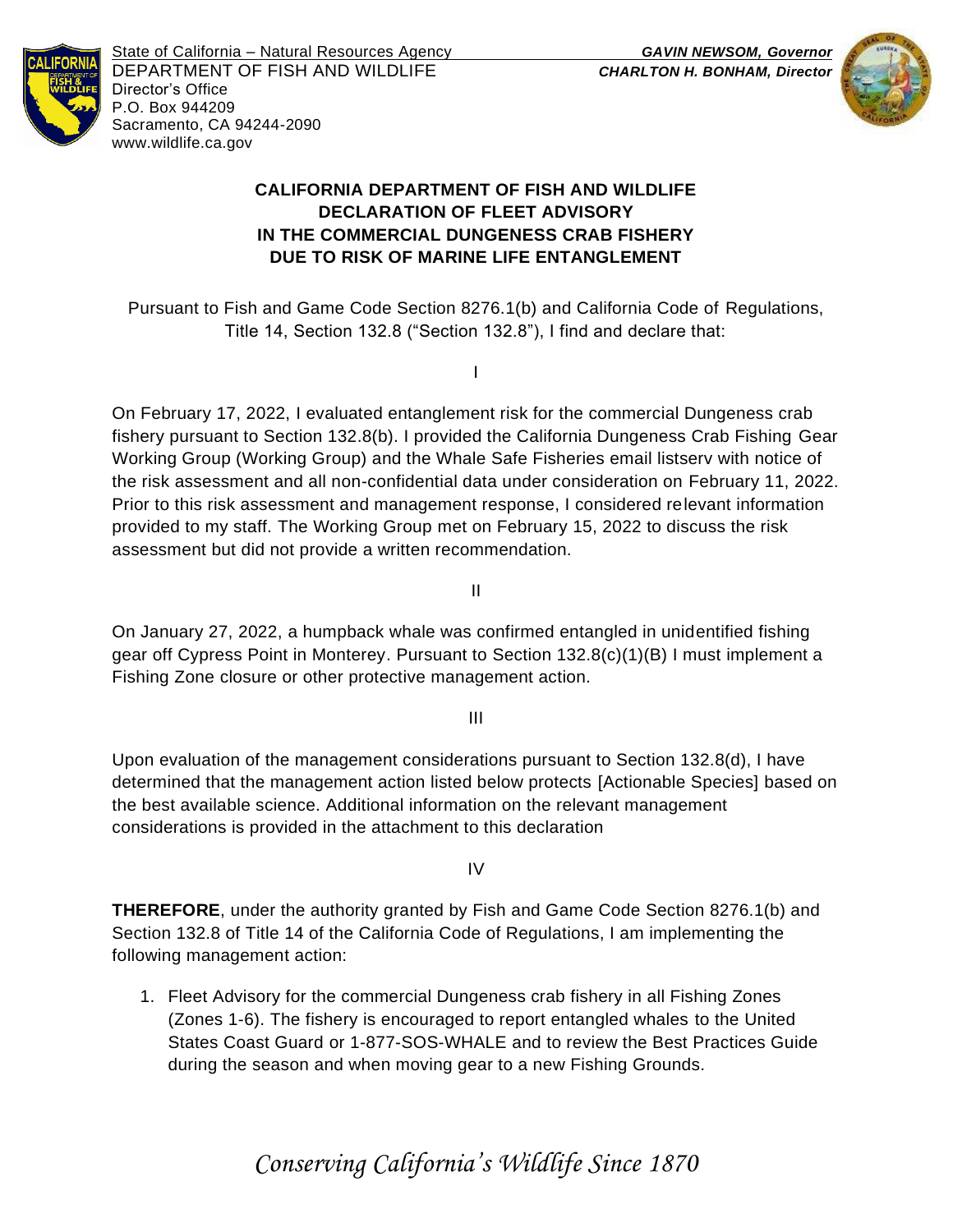This management action is in effect until lifted or modified. The next risk assessment is expected to occur on or around March 17, 2022.

Updates and material regarding future entanglement risk evaluations in the commercial Dungeness crab fishery will be made available on the [Department's Whale Safe Fisheries](http://www.wildlife.ca.gov/Conservation/Marine/Whale-Safe-Fisheries)  [web page.](http://www.wildlife.ca.gov/Conservation/Marine/Whale-Safe-Fisheries)

**VYON Nayo.** 

Charlton H. Bonham, Director

 $2/F/227.55fm$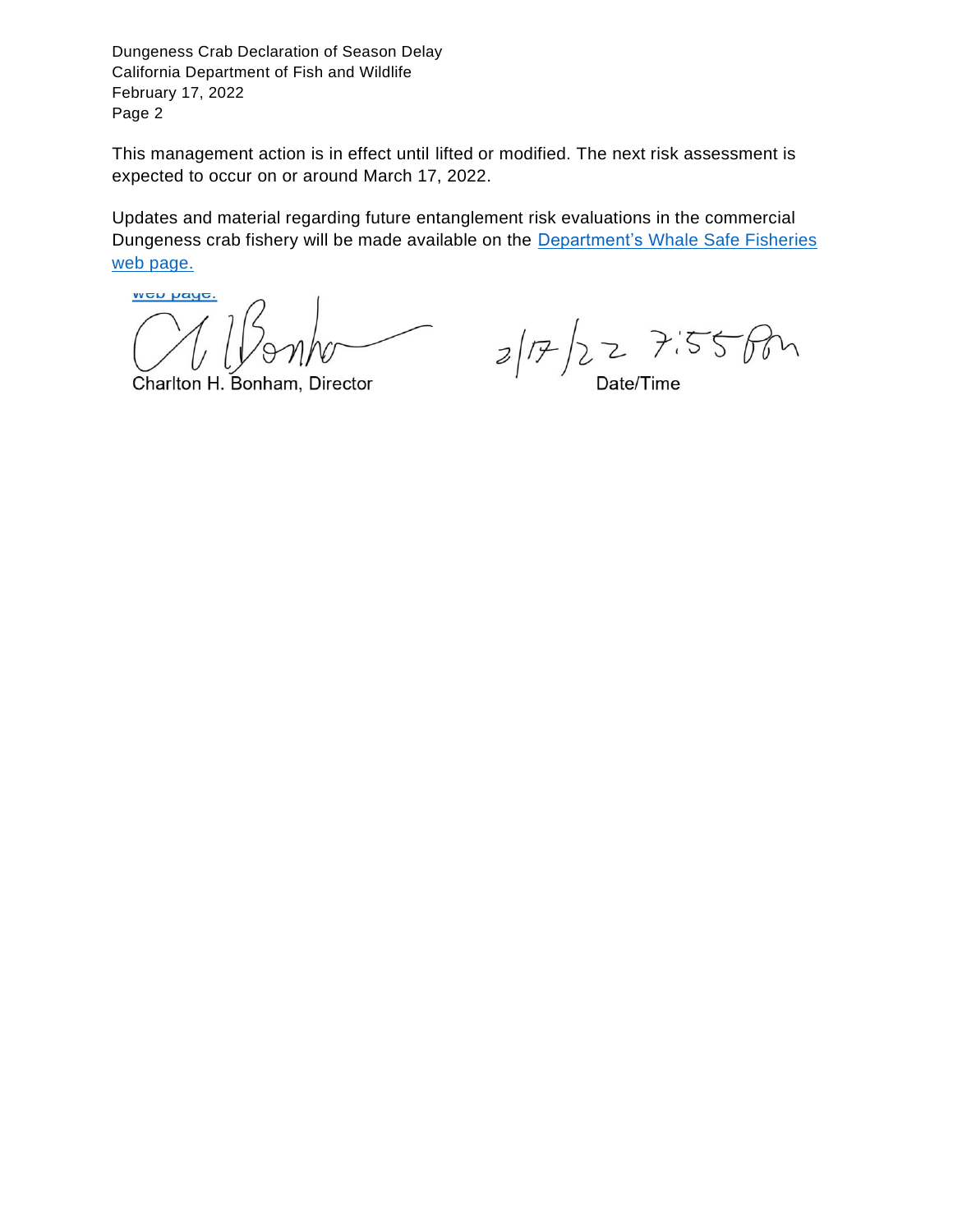# ATTACHMENT TO DIRECTOR FEBRUARY 17, 2022, DECLARATION OF FISHERY FLEET ADVISORY IN THE COMMERCIAL DUNGENESS CRAB FISHERY DUE TO RISK OF MARINE LIFE ENTANGLEMENT

Information referenced in this Attachment is further described in the Data Summary Compilation dated February 15, 2022, and located at the Department's Whale Safe Fisheries website (https://wildlife.ca.gov/Conservation/Marine/Whale-Safe-Fisheries), which to the Department's knowledge represents the best available science informing the management considerations in Section 132.8(d).

# **Information Supporting Trigger for Management Action Under Section 132.8(c)**

#### **Confirmed Entanglements:**

• **Fishing Zone 4:** January 27, 2021 – confirmed entanglement of humpback whale in unknown fishing gear off Cypress Point in Monterey

### **Relevant Management Considerations Under Section 132.8(d)**

# **1. Working Group Management Action Recommendation and Best Available Science Made Available to the Department**

The Working Group did not provide an alternative management recommendation.

#### **2. Information from NOAA**

No additional information was made available for this risk assessment.

#### **3. Effectiveness of Management Measures to Minimize Entanglement Risk**

Given the low abundance of humpback whales in the Fishing Grounds, it is not possible to identify an appropriate depth-based closure to reduce what is an already low co-occurrence risk. Similarly, a fishery closure or vertical line reduction is unnecessary given the low abundance of humpback whales and over all low entanglement risk. A Fleet Advisory is sufficiently protective of Actionable Species within the Fishing Grounds.

#### **4. Total Economic Impact to the Fleet and Fishing Communities**

Total economic costs are considered when deciding between management measures that equivalently reduce entanglement risk. A Fleet Advisory will have the minimal to no impact on the fleet and fishing communities when compared to a Fishing Zone closure or a Depth Restriction.

#### **5. Data Availability Within and Across Fishing Zones**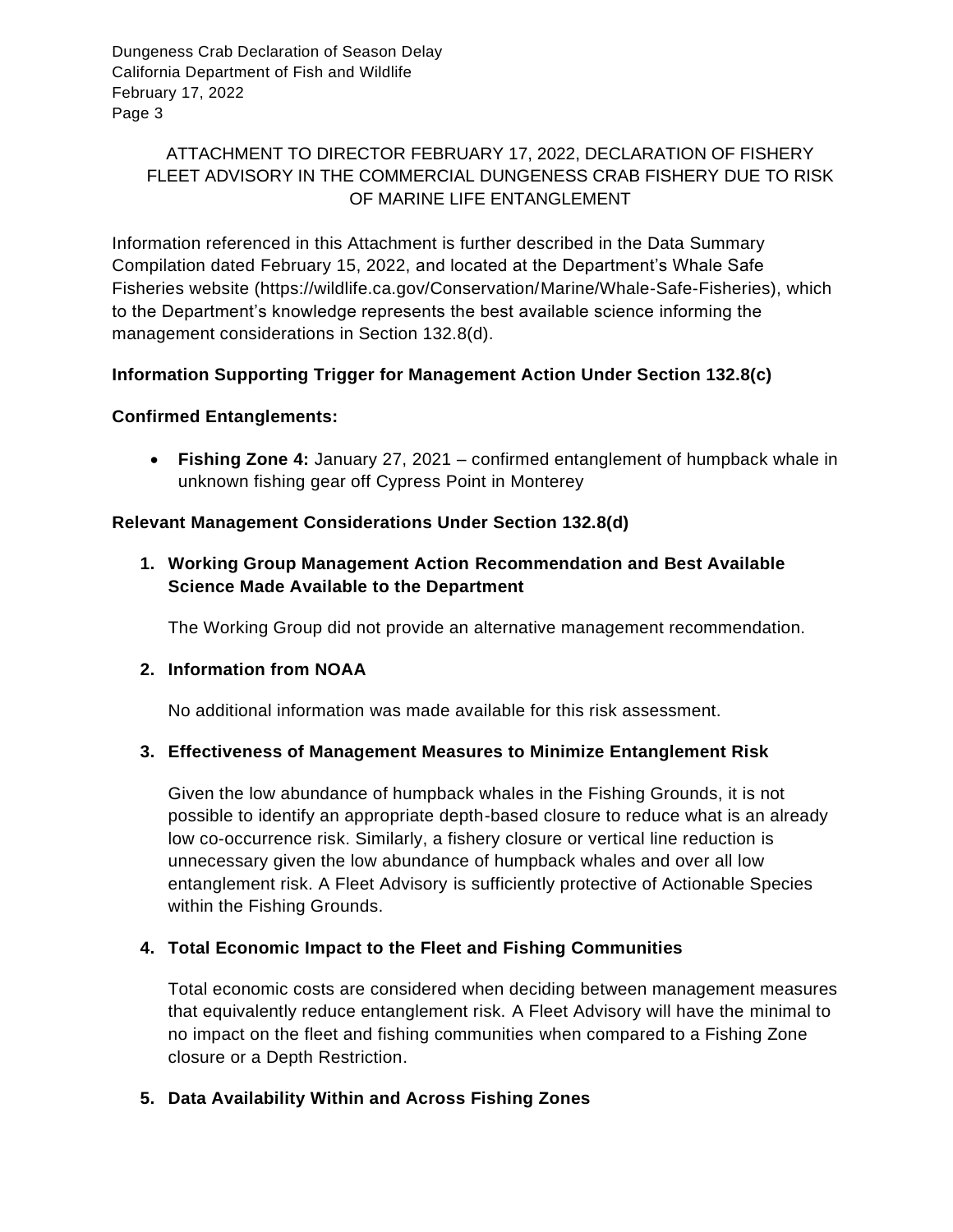> Department aerial survey data are available for Fishing Zones 3 and 4, and Monterey Bay Whale Watch (MBWW) data are available for Fishing Zone 4.

### **6. Known Historic Marine Life Migration Patterns**

Based on historic migration patterns, the Department expects a majority of humpback whales to still be located on breeding grounds off the coast off Mexico and Central America. This aligns with the available data from aerial surveys and MBWW.

# **7. Fishing Season Dynamics**

Weekly total landing volume has decreased since the beginning of January, with the highest harvest coming from Fishing Zone 3, followed by Fishing Zone 1. So far, 67% of the total volume harvested for this season has been from Fishing Zone 1, with 29% from Fishing Zone 3 and less than five percent coming from each of the other Fishing Zones. Weekly vessel activity and number of landings has also declined since the beginning of January, with the highest activity in Bodega Bay, San Francisco, Crescent City, and Trinidad (Figure 4). Overall, 42% of the total volume harvested for this season has been landed into Crescent City, with 20% landed into Eureka, 11% each landed into San Francisco and Half Moon Bay, seven percent landed into Bodega Bay, six percent landed into Trinidad, and less than five percent landed into Fort Bragg, Monterey, and Morro Bay. Looking at vessel activity by port over the course of the season, the highest activity has been in Crescent City (82 vessels) and Eureka (67 vessels), followed by San Francisco (53 vessels), Half Moon Bay (53 vessels), and Bodega Bay (51 vessels; Figure 5). Vessels have also made landings into Fort Bragg (30), Trinidad (22), Monterey (14), and Morro Bay (3).

# **8. Known Distribution and Abundance of Key Forage**

Numerous bait balls presumed to be schooling fish were observed during the Department's aerial survey.

# **9. Ocean Conditions**

As of February 10, 2022 La Niña conditions are expected to continue into the Northern Hemisphere spring (77% change during March-May) and then transition to ENSO neutral (56% change during May-July). Due to cool SST conditions, the HCI is above average in the north and average in the central region (increasing thermal habitat area and low impact of compression nearshore). This trend is anticipated to continue through February and early March.

# **10. Current Impact Score Calculations**

a. Fishing Season – 0.38